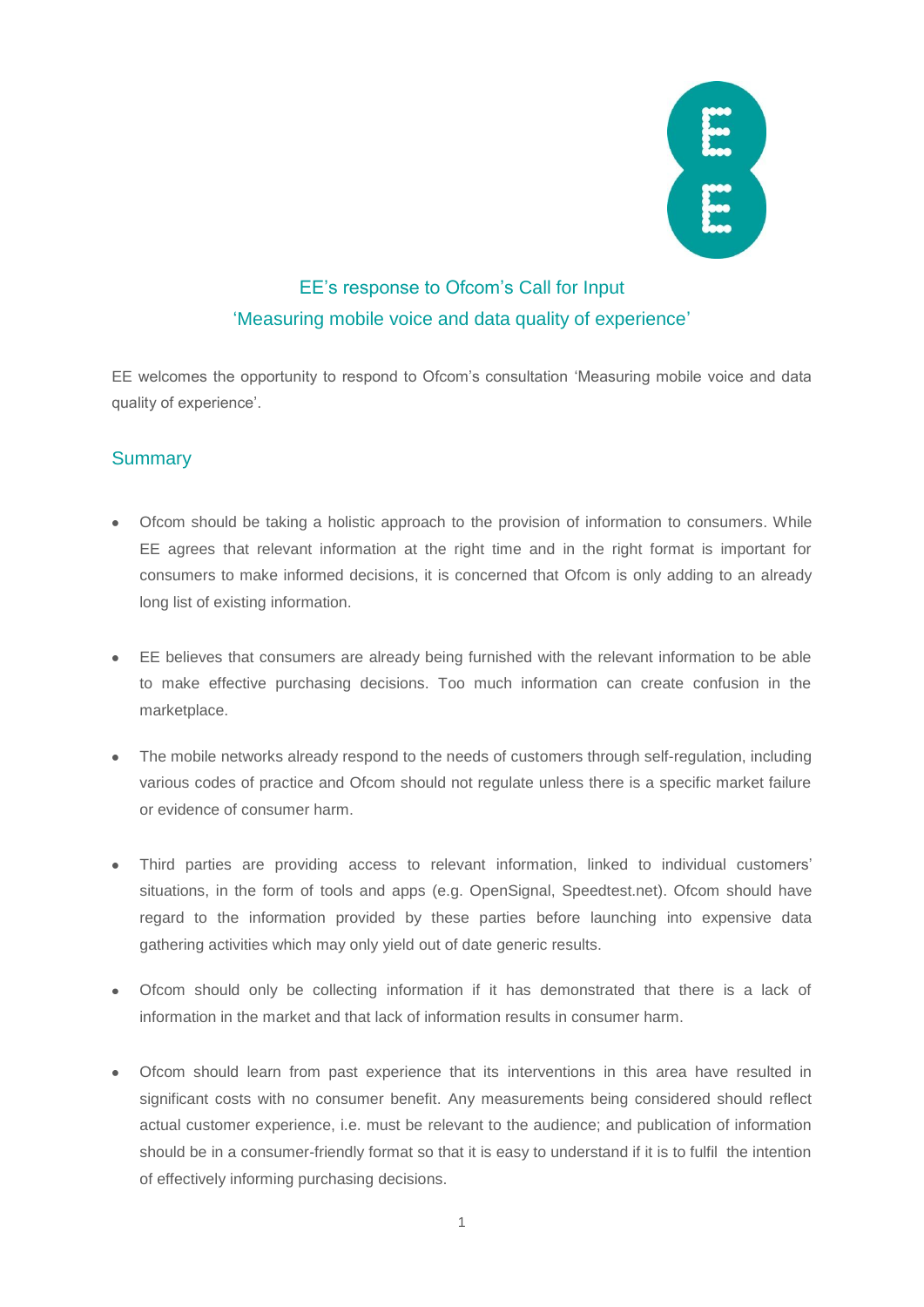

### **Introduction**

The UK mobile market is highly competitive with a market penetration of over 82 million subscribers<sup>1</sup>. It is a vibrant and innovative market delivering significant consumer benefits and choice. New services and devices are emerging all the time and customers are able to switch between providers with ease and in one working day. Technological change is continuing at a rapid pace, altering the functionality of access and core mobile networks as well as changing the performance of rival technologies. Complaints are low, customer satisfaction high and competition has increased the value for money for consumers over time.

The mobile market serves citizens and consumers well and competition is the most important stimulus for ensuring that they benefit from technological advances. These benefits include service and technology innovations, fair prices and investment. EE has seen strong growth in demand for capacity driven by the take-up of mobile broadband and 4G which offers higher network capacity and data rates, reducing the costs of delivering existing services, and enabling new services. This can be seen by the decline in voice minutes and sms volumes and the rapid growth in data as demand increases. Consumers have benefited hugely from the growth in data and new types of mobile devices and applications over the past few years. Some innovation has been driven by new entrants to the sector (such as Apple's iPhone, Facebook, Twitter and Skype). Other innovation has evolved from existing players.

EE is the first in Britain to offer superfast 4G mobile services alongside fibre broadband. EE is investing £1.5bn over three years to roll out superfast 4G mobile services currently covering 50 towns and cities<sup>2</sup>, and extending to 72 by summer 2013. EE intends to reach 98% of the UK population by the end of 2014 (fixed and mobile coverage), with its fixed fibre broadband service already reaching 11 million households and businesses (at the end of 2012).

# **[]**

<sup>1&</sup>lt;br>1 <http://stakeholders.ofcom.org.uk/binaries/research/cmr/telecoms/Q3-2012.pdf><br><sup>2</sup> As at 28 March 2013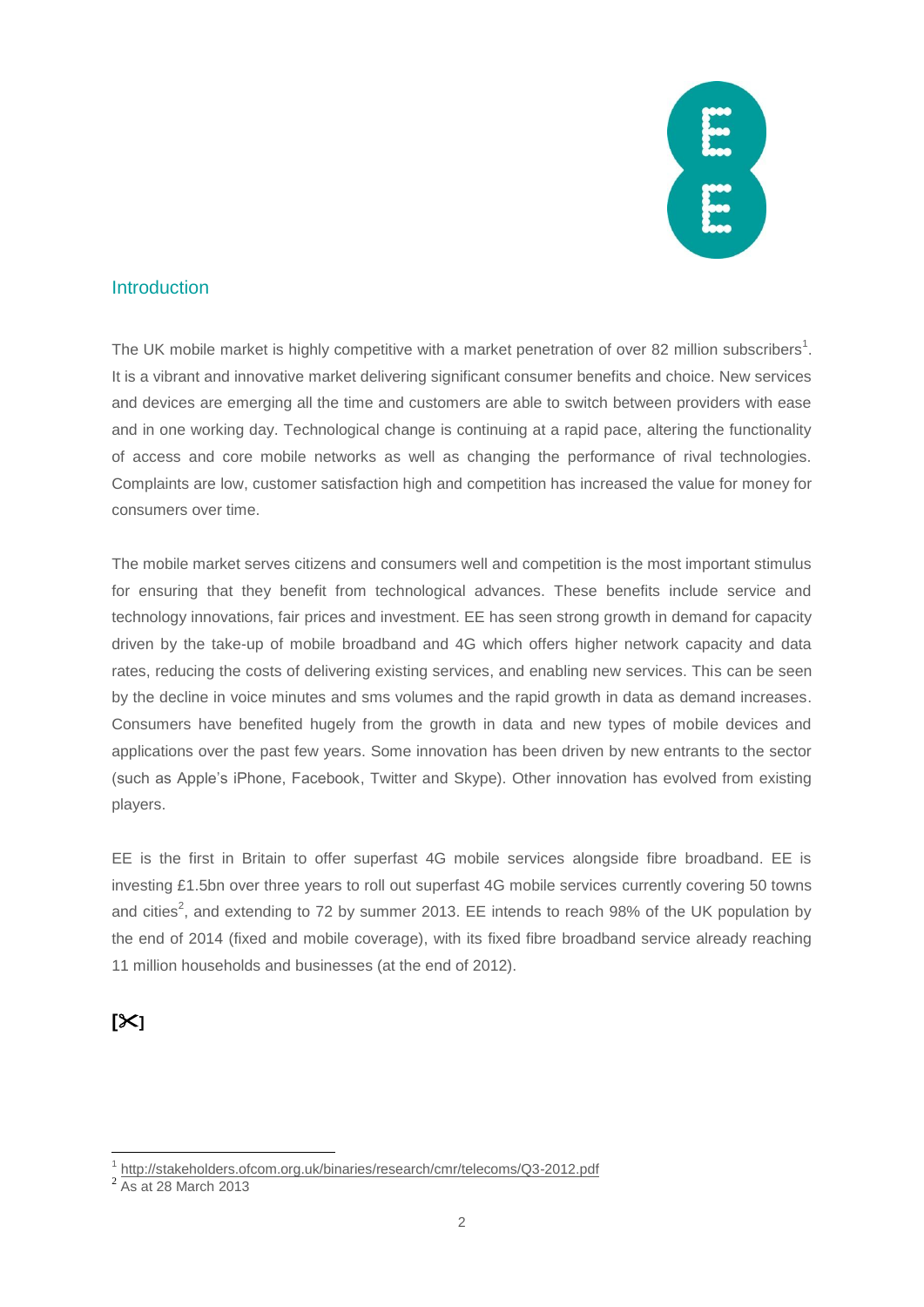

According to Ofcom's Infrastructure report published in November 2012<sup>3</sup>, data volumes over mobile broadband have more than doubled in the last year as more people are accessing the internet through smartphones and tablets. An average of 246MB of data was consumed for every active SIM over the last year. Although the absolute levels of data carried over mobile networks are still much lower than for fixed networks, the growth rate of mobile broadband is much higher and the commercial launch of 4G mobile services in the UK by EE will further accelerate this.

Ofcom should take a more holistic approach on information in order that it can deliver the right consumer outcomes. Whilst we agree that relevant information, at the right time and in the right format is important for consumers to make an informed decision, we are concerned that Ofcom is merely adding to a long list of already existing information. EE supports a more holistic approach to consumer information, driven by a more behavioural economics approach rather than an approach based on the assumption that more information equates to better decision making.

# Ofcom's objectives

Ofcom states that it has a statutory duty under the Communications Act 2003 to collect and publish certain types of data and that it seeks to provide advice and information to help consumers make better and more informed decisions about their communications services. However, one of its two general statutory duties provides that it must … 'further the interests of consumers in relevant markets, where appropriate by promoting competition<sup>14</sup>. Ofcom should be more concerned with encouraging an already competitive market rather than imposing additional costly burdens on mobile operators. In addition, existing General Conditions of Entitlement already ensure consumers are provided with a substantial amount of information:

General Condition 21 requires providers to publish comparable, adequate and up to date information for end users on the quality of its services. It fails to expressly recognise that the Universal Services Directive actually states that competition can deliver the provision of information:

 3 <http://d2a9983j4okwzn.cloudfront.net/downloads/infrastructure-report-2012.pdf>

 $4$  S3 (1)(b) of the Communications Act 2003.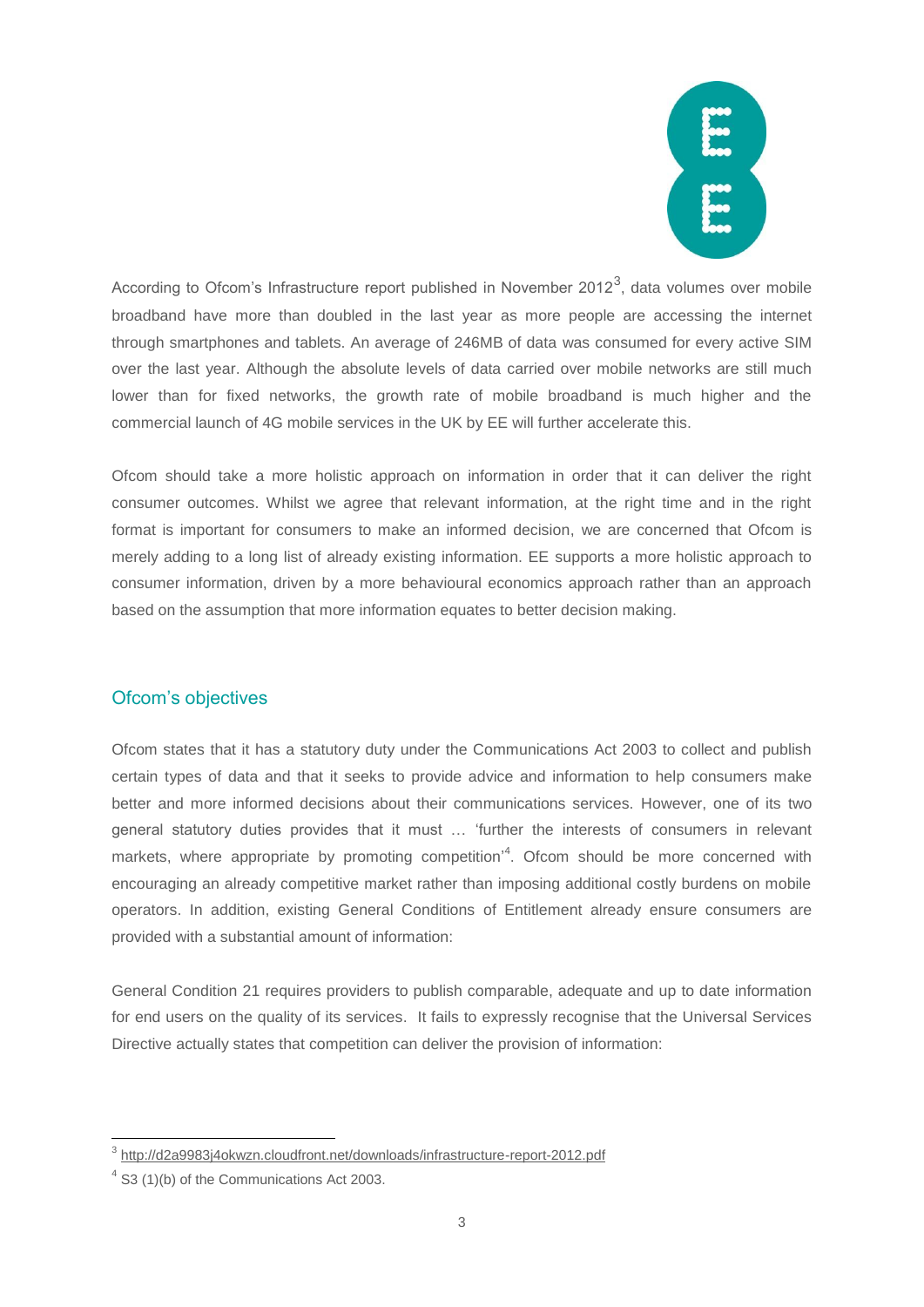

*"Undertakings providing communications services, operating in a competitive environment, are likely to make adequate and up-to-date information on their services publicly available for reasons of commercial advantage..."* 

Furthermore, Ofcom states that a lack of information may lead consumers to make poor purchasing decisions, or inhibit them from switching provider. If such information is not readily available or is presented in a complex way, there may be a case for Ofcom to intervene to address issues in the interests of and to protect consumers.

However, EE believes that consumers are already being furnished with the relevant information to be able to make effective purchasing decisions. Too much information can create confusion in the marketplace. The mobile communications providers already respond to the needs of customers through self-regulation, including various codes of practice<sup>5</sup> and Ofcom should not regulate unless there is a specific market failure or evidence of consumer harm. Ofcom is at all times obliged to act proportionately in pursuing its objectives and it should only be collecting information if it has demonstrated that:

- There is a lack of this information: and
- that this lack of information leads to consumer harm.

Therefore if consumers are able to make fully informed decisions about products and services, it is not necessary to impose more onerous, formal and costly approaches. Ofcom fails to take into account that third parties provide QoE information, which often can be tailored to individual customers' needs.

In its review of consumer remedies $6$ , Ofcom identifies a range of characteristics that appropriate information remedies might be expected to take into account (see table on page 5).

<sup>1</sup> <sup>5</sup> e.g. 'Principles of good code of practice for promoting and selling mobile broadband'; 'code of practice for the self-regulation of new forms of content on mobiles'; 'code of practice for allocation and management of crossnetwork shortcodes'.

<sup>&</sup>lt;sup>6</sup> 'A Review of Consumer Information Remedies' published 12th March 2013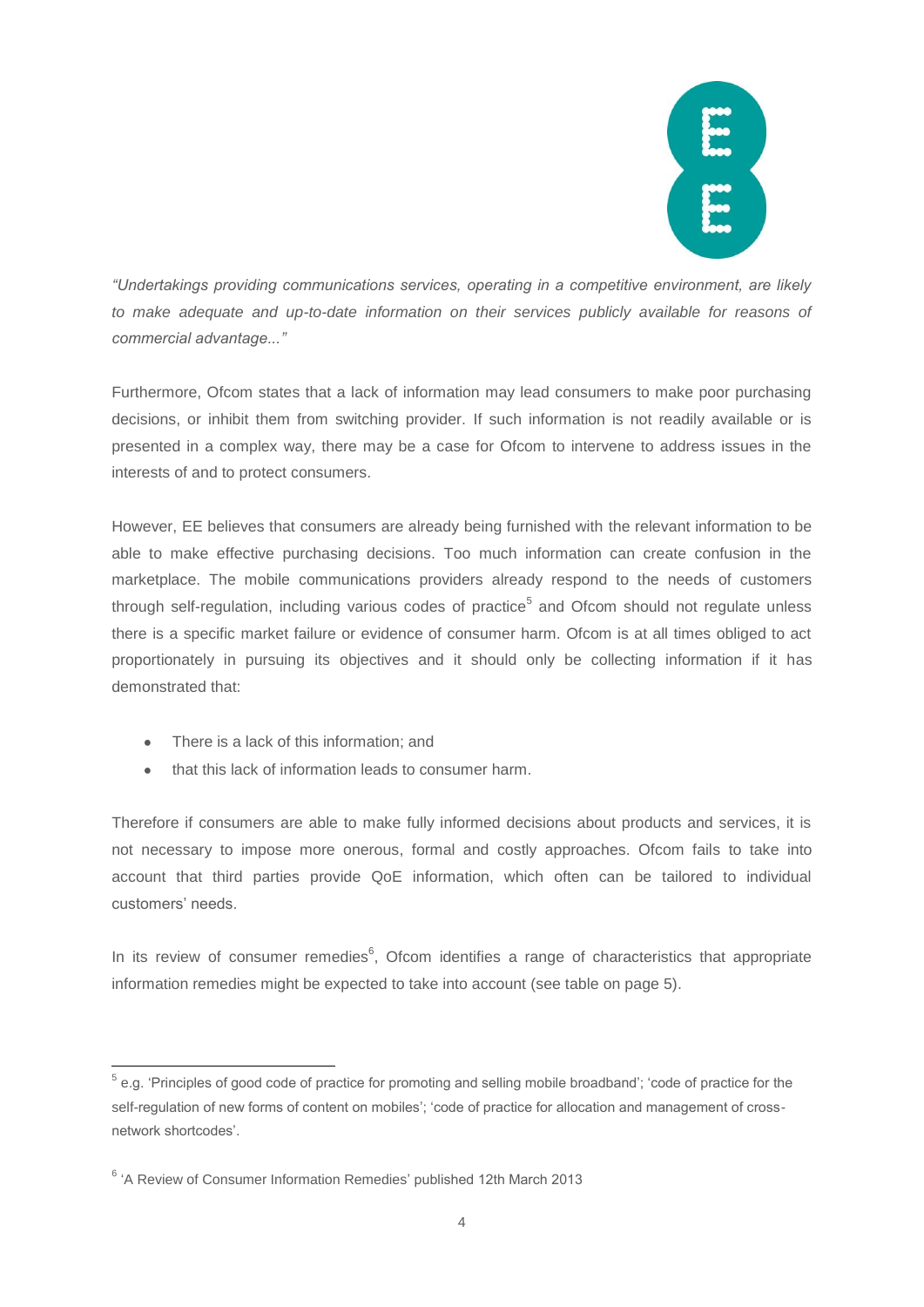# EI EI

| <b>AWARENESS</b>                | . Are consumers aware of the information?                                                                                                                                        |
|---------------------------------|----------------------------------------------------------------------------------------------------------------------------------------------------------------------------------|
| <b>ACCESSIBLE</b>               | . Is the information easy to access, find and use?; Is it clearly<br>identifiable?                                                                                               |
| <b>TRUSTWORTHY</b>              | . Is the source of information trustworthy and totally impartial?<br>. Has the information been endorsed by multiple stakeholders?                                               |
| <b>ACCURATE</b>                 | . Is it true to a sufficient level of resolution, and can it be checked<br>for correctness? Is it up-to-date and pertains to consumers'<br>current situation?                    |
| <b>COMPARABLE</b>               | . Is it presented in such a way by different providers to allow for<br>easy and sensible comparisons?                                                                            |
| <b>CLEAR AND UNDERSTANDABLE</b> | . Is the information expressed in units, concepts, or terminology<br>that is unambiguous and easy to understand? Do consumers have<br>the technical competence to understand it? |
| TIMFI Y                         | . Is the information readily available at the point of making<br>decisions?                                                                                                      |

Data provision and collection are resource-intensive exercises and Ofcom should minimise the impact on networks by utilising whatever is already available or attainable, and targeting any areas of concern or gaps in provision of information in the market. Ofcom should also demonstrate:

- the relevance of the collected data to consumers' decision making;
- that the information is filling a gap; and
- that the specific gap needs filling.

If Ofcom finds evidence of a gap it should also consider which data provision obligations it should roll back.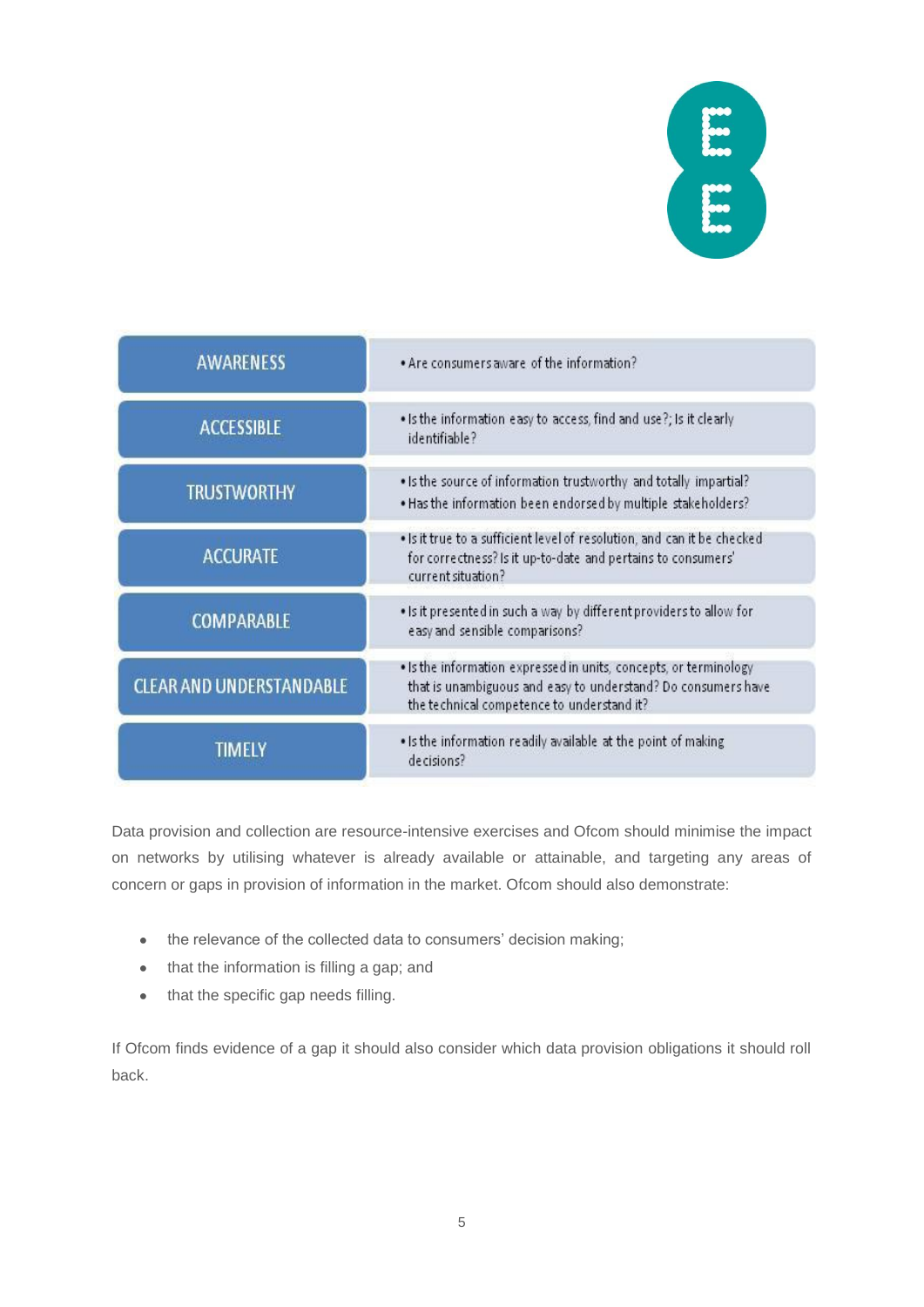

#### Understanding the consumer experience

Based on the information in Ofcom's Call for Input document, there does not appear to be a major issue in this area:

- Unsurprisingly, customers expect to make and receive calls;
- the majority of customers are satisfied with their service; and
- $\bullet$ many end users don't experience any problems at all.

QoE is also referred to in the industry as 'Quality of Service' ("QoS") which is a more subjective measure of a customer's overall experience of products or services using parameters. The key factor for measurement of quality today is data as more and more data-hungry services such as high definition video are launched. **[]** Consumption of content drives mobile broadband growth, tablets being the main source of growth. The proliferation of high-end handsets, tablets, and laptops on mobile networks is a major generator of traffic, because these devices offer the consumer content and applications not supported by previous generations of mobile devices. A single smartphone or tablet generates far more traffic than a basic-feature phone. The explosion of mobile applications and increased mobile connectivity is fuelling the growth and adoption of 4G globally.

Ofcom concludes that its research indicates that some consumers are not wholly satisfied with the QoE of their mobile service and refers to its 2010 Quality of Service research report which found that consumers particularly valued information on price and network quality of service. In a fast moving market, with rapid technological change, Ofcom should update its research and ask customers today specifically what information they would like to see that would influence their purchasing decisions and which are not available today on any website. In addition, Ofcom could try to use focus groups to better understand how people act when given certain types of information, mimicking real-life situations and using an approach based on behavioural economics. More generally, we have suggested on several occasions that Ofcom should develop a more holistic approach to consumer information, rather than looking at individual parameters in isolation. In this respect we believe all of the General Conditions of Entitlement with a requirement to provide consumer information should be reviewed.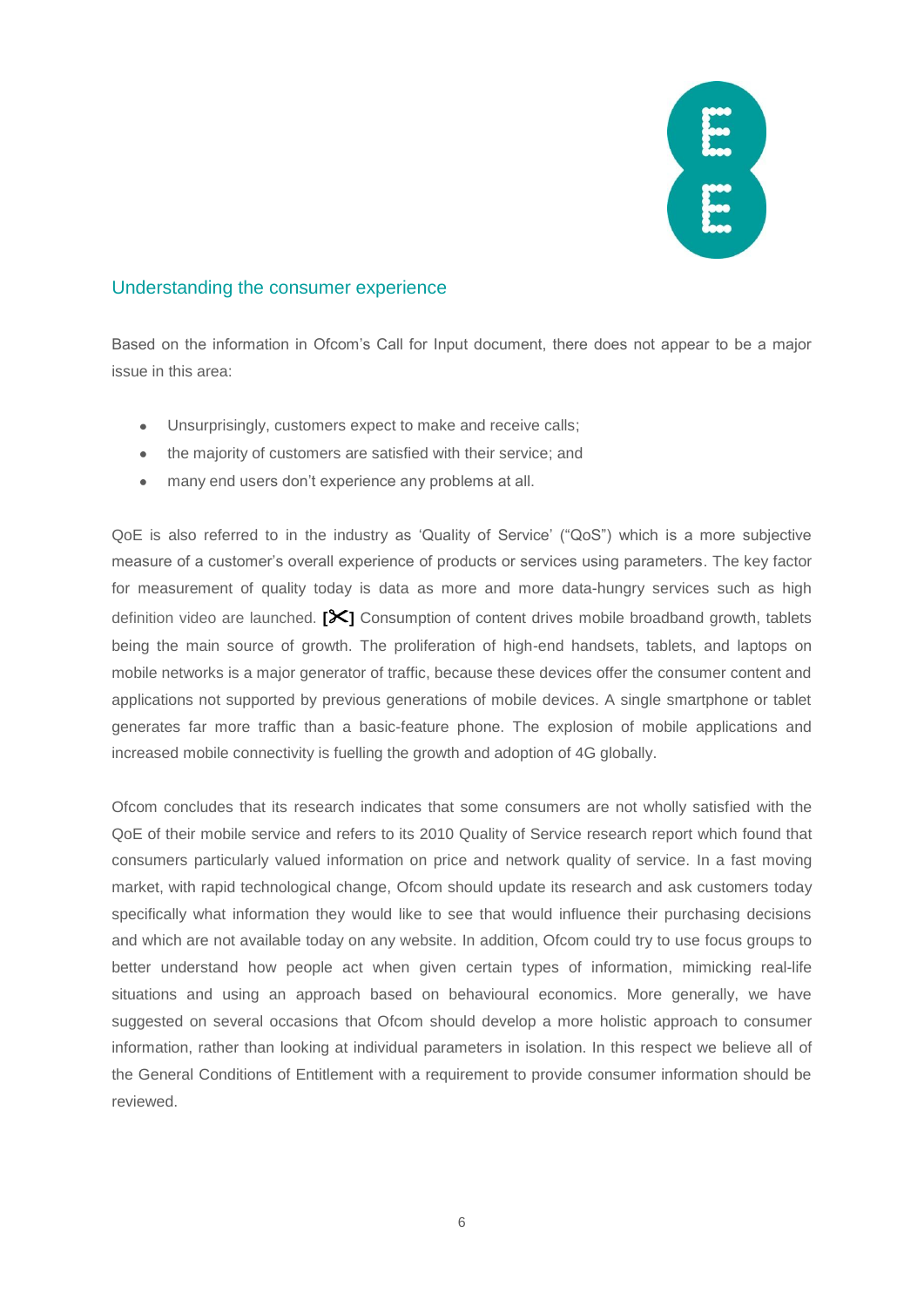

#### Coverage vs quality

EE strives to give each of its customers the best communications experience possible from the moment they begin their journey with us. Customer satisfaction in every activity and part of the customer journey is important right from the time a customer switches on their phone to after sales service. This includes making a call, sending a text message, making a video call, browsing a website, watching a movie on a device, and walking into an EE store or phoning us for help.

EE's view, and this is evidenced by Ofcom's report, is that users want to make and receive calls and are therefore interested in coverage. In addition, they want to browse their favourite sites and quickly download programmes, games and videos. As Ofcom acknowledges, the UK already has a high level of mobile signal coverage. Ofcom has estimated that 99.7% of UK premises receive an outdoor 2G signal from at least one operator and 93.6% of premises receive a signal from all operators. The Government has announced an initiative aimed at extending existing mobile voice coverage further still through its Mobile Infrastructure Project (MIP) recognising the importance of mobile services to citizens and the economy. The many initiatives undertaken which are listed below on pages 11-12 have so far not addressed the core issue at heart, which is quality of experience related to coverage and not-spots. It has taken the MIP to address these issues.

Ofcom concluded in the statement that followed the second consultation document on the Mobile Sector Assessment, Mostly Mobile<sup>7</sup> in July 2009:

*"We found the mobile market to be effectively competitive in 2003; since that time, the number of network operators, retailers and distributors has grown. In the light of the degree of competition in the market and the significant costs that a market review would impose, directly on operators and indirectly on consumers, we do not intend to conduct a market review at this time".* 

Each operator has had commercial reasons for focusing on different coverage issues (e.g. a basic level of coverage across the entire country, in-building coverage, and faster data speeds etc). In certain areas it is not commercially viable for operators to build out a network, and government initiatives can reduce the number of not-spots and limited coverage areas.

<sup>1</sup> 7 <http://www.ofcom.org.uk/consult/condocs/msa/>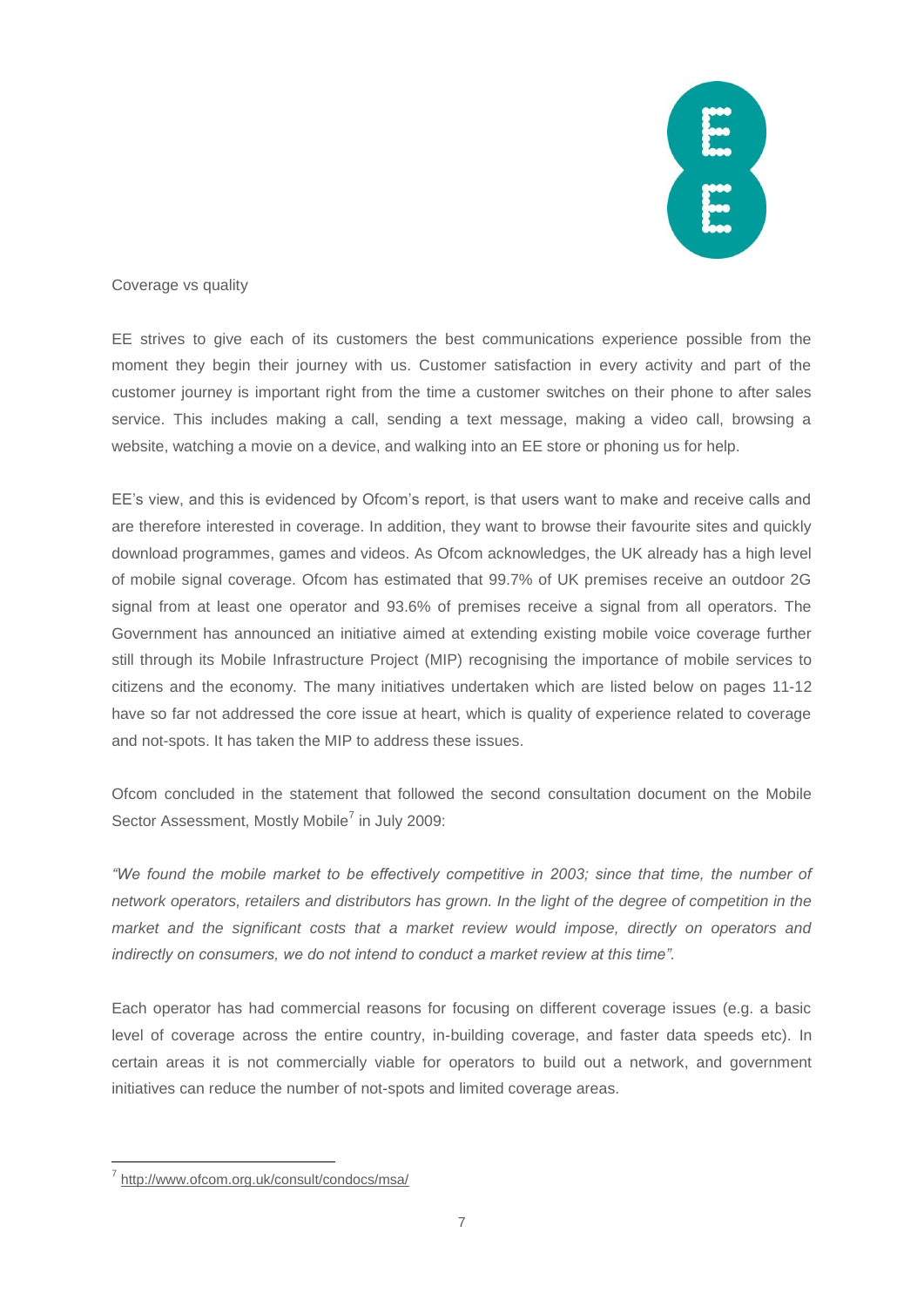

In October 2011, the Government announced £150m capital expenditure for MIP. The project which runs until at least 2015 will address the coverage and quality of mobile network issues for the 5–10% of consumers and businesses that live and work in areas of the UK where existing mobile network coverage is poor or non-existent; and aims to extend coverage to 99% of the UK population.

The key areas to be addressed are:

- How local development priorities can be used to inform how not-spots are prioritised;
- What challenges need to be addressed in the acquisition of suitable sites on public land, what planning challenges exist and how best to address them sympathetically; and
- The ways in which communities and others can contribute towards the development and operation of mast sites.

As Ofcom states, the extent to which operators are incentivised to improve their consumers' QoE is in part related to the competitive advantage that they can gain from offering the higher quality. We agree that consumers must be able to take the QoE offered by different operators into account when making purchasing decisions, but the parameters must be relevant to them otherwise information is being provided for information's sake and consumers are unable to differentiate the information most relevant to them.

#### Customer insights

For communications markets to work well consumers must be able to make informed choices. Making clear, relevant, accurate and understandable information available will aid those decisions. Ofcom's accompanying research document 'Attitudes towards mobile phone functions including reception' seems to only cover the consumer experience in relation to mobile phone reception issues but doesn't take into account other relevant factors that may influence customers' purchasing behaviour.

# **[]**

Customers need up to date information with the right level of detail in order to make well-informed purchasing decisions. The fact that there are few dedicated independent third party quality of experience comparison services could suggest a number of things: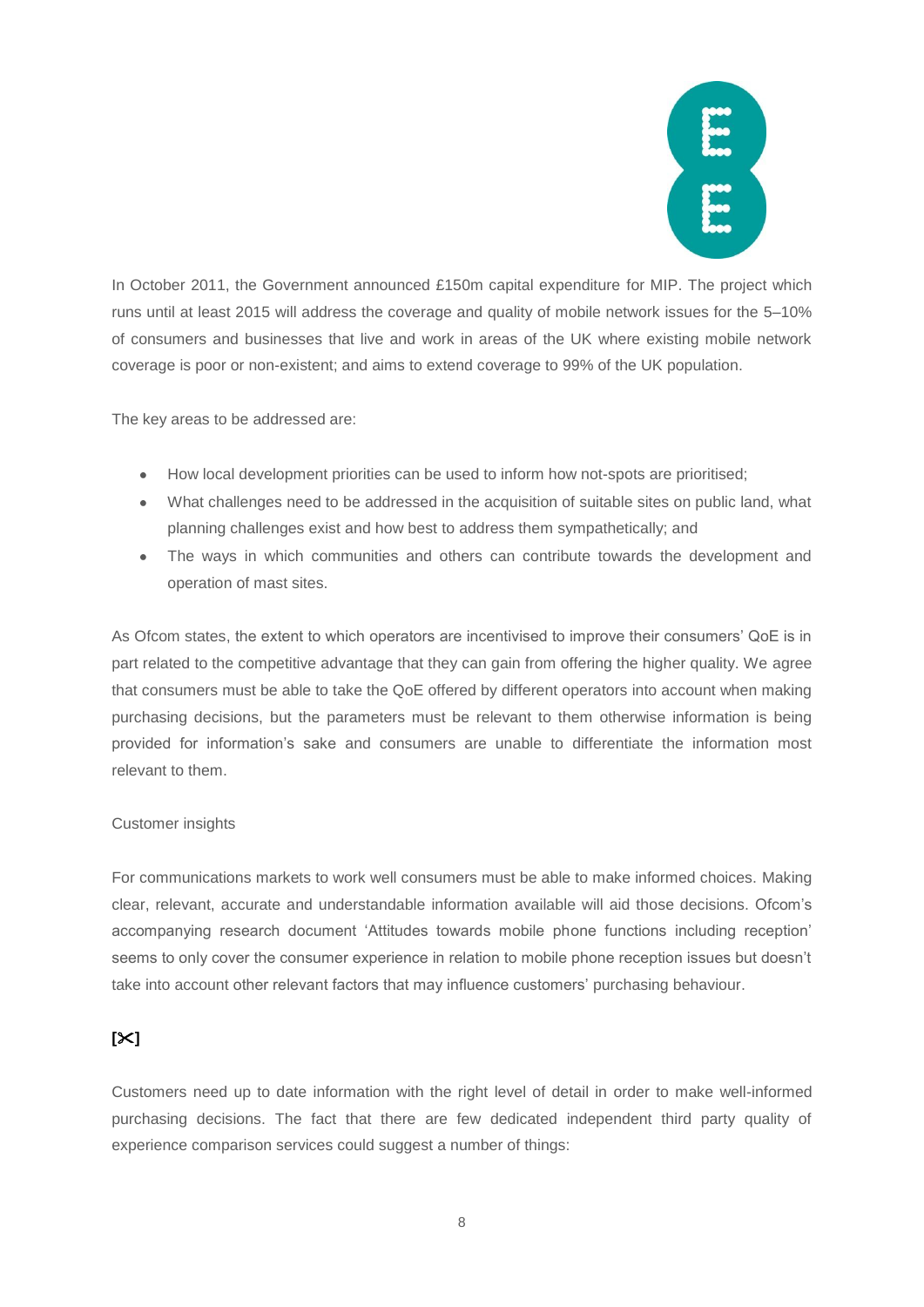

- there is little consumer demand for this information ( customers are already satisfied with the  $\bullet$ information available);
- the information is too hard to compare as there are so many different variables, which may be used to different extents by different customers.

It is accepted that mobile communications providers will be interested in this information for competitive commercial reasons, but this may also be attributable to the difficulty in extracting information that can be deemed "comparable" and the significant start up cost involved in producing this information.

# Data collection

Many mobile communications providers undertake their own technical measurements or use third party organisations. These studies are not necessarily for public consumption but rather used to inform internal business decisions. **[]**

As mentioned already, there are tools and Apps available in the market which also measure quality of service. OpenSignal is an Android App<sup>8</sup> with a simple concept which is to  $(1)$  see where the mobile signal comes from; and (2) try to measure its quality. If the signal is weak it provides a quick and simple way to refresh the phone's connection and then reconnect to a stronger connection. The main interface is a single dashboard with data on reception, wifi networks and data performance. There are also maps of cell tower locations (it currently has 824,297 cell towers, 825 cellular networks, 1,230,834,497 wifi points and 5,186,324,530 signal readings<sup>9</sup>). It has a built-in speed test for wifi or mobile connection and allows customers to keep track of monthly usage.

Speedtest.net is another available tool for iOS, Android and Windows Phone devices for fixed and mobile broadband testing which allows customers to find out their upload and download speeds. The service is free and measures hundreds of testing locations around the world. The data can be shared if permission is granted and customers can view their service's performance history across wide or

**<sup>8</sup>**<br><sup>8</sup> Soon to be available for iOS

<sup>&</sup>lt;sup>9</sup> Figures taken from www.opensignal.com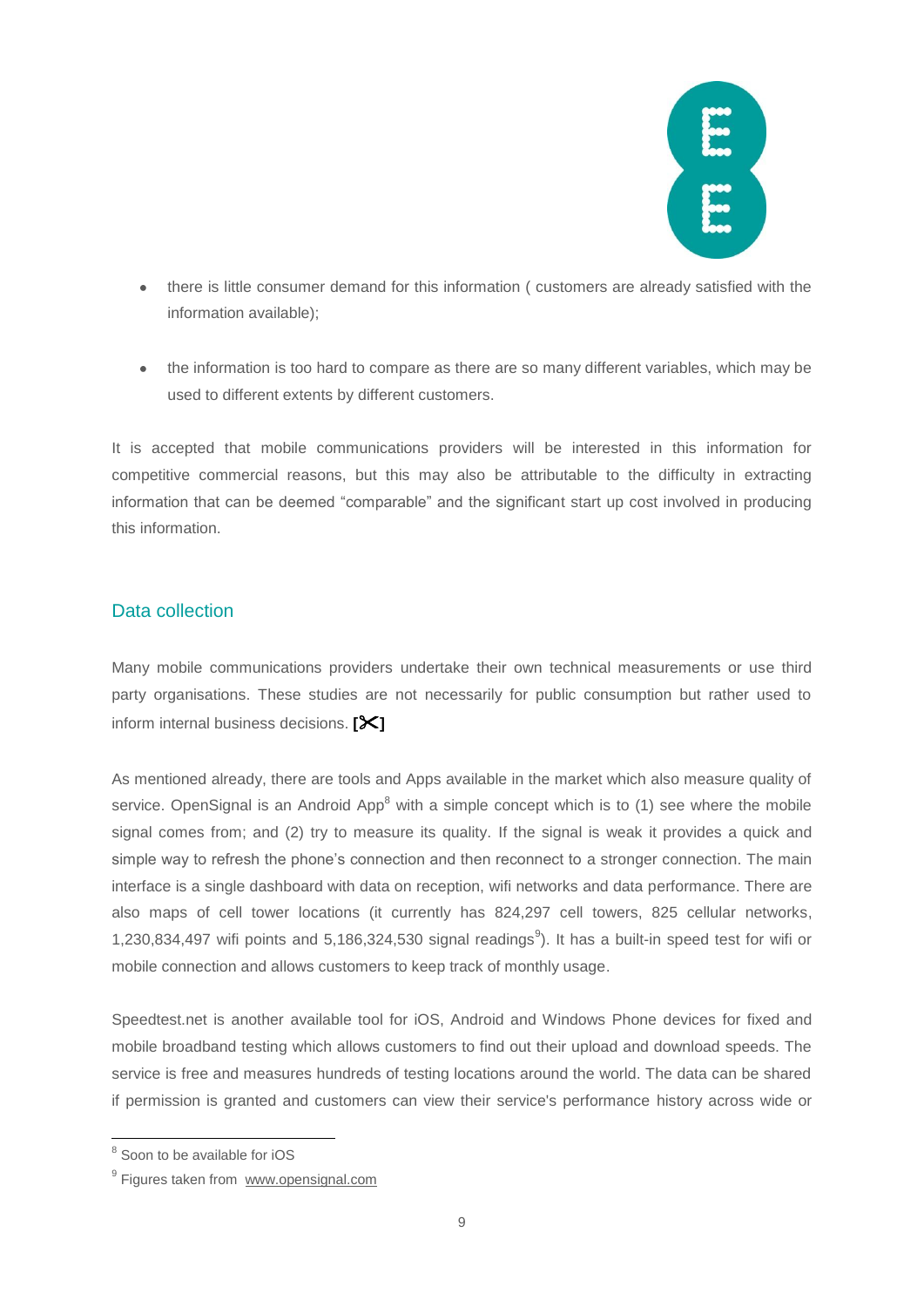

narrow areas. It performs over 50 million tests every month, and is available on the web, on the iPhone and Android mobile platforms.

'Low level of understanding' is not a sufficient justification for such exercises. Data collection must be undertaken in a cost-effective way and must lead to consumer benefits. There have been a number of initiatives aimed at presenting consumers with 'useful' information on quality of service to inform their purchasing decisions. As Ofcom acknowledges in its recently published report 'A review of consumer information remedies<sup>'10</sup> not all have been successful in terms of usage statistics (e.g. TopNet), yet in all cases mobile communications providers have incurred significant costs.

*"1.12 Some types of information may turn out to have limited effectiveness, for example, when it is presented in a way that is not helpful to consumers. For example, Ofcom was involved in initiatives such as Topcomm and Topnet, when we sought to make information on various aspects of providers' quality of service available. However, it was presented in a format which was not as readily comparable as it could have been. This was compounded by low overall awareness of the information's availability. Consequently, consumers tended not to seek out this information."* 

We are concerned that this could happen again. The previous schemes which have all incurred significant costs and delivered, in our opinion, limited benefits are discussed below. We recognise that Ofcom has a statutory duty to publish the Infrastructure report (although not as frequently as it has decided to do so), but the data collection for the report has been incredibly resource-intensive. Ofcom's decision to publish annually and the resultant burden on operators should be borne in mind.

Previous schemes include:

- Oftel drive surveys;
- TopNetUK;
- The work of William Webb (on behalf of Ofcom);
- 2G network testing by CRFS;  $\bullet$
- $\bullet$ Mobile broadband speeds testing by Epitiro;
- Mobile broadband speeds testing by SamKnows; and  $\bullet$
- Ofcom's Infrastructure report.  $\Delta$

<sup>1</sup> <sup>10</sup> <http://stakeholders.ofcom.org.uk/binaries/research/research-publications/information-remedies.pdf>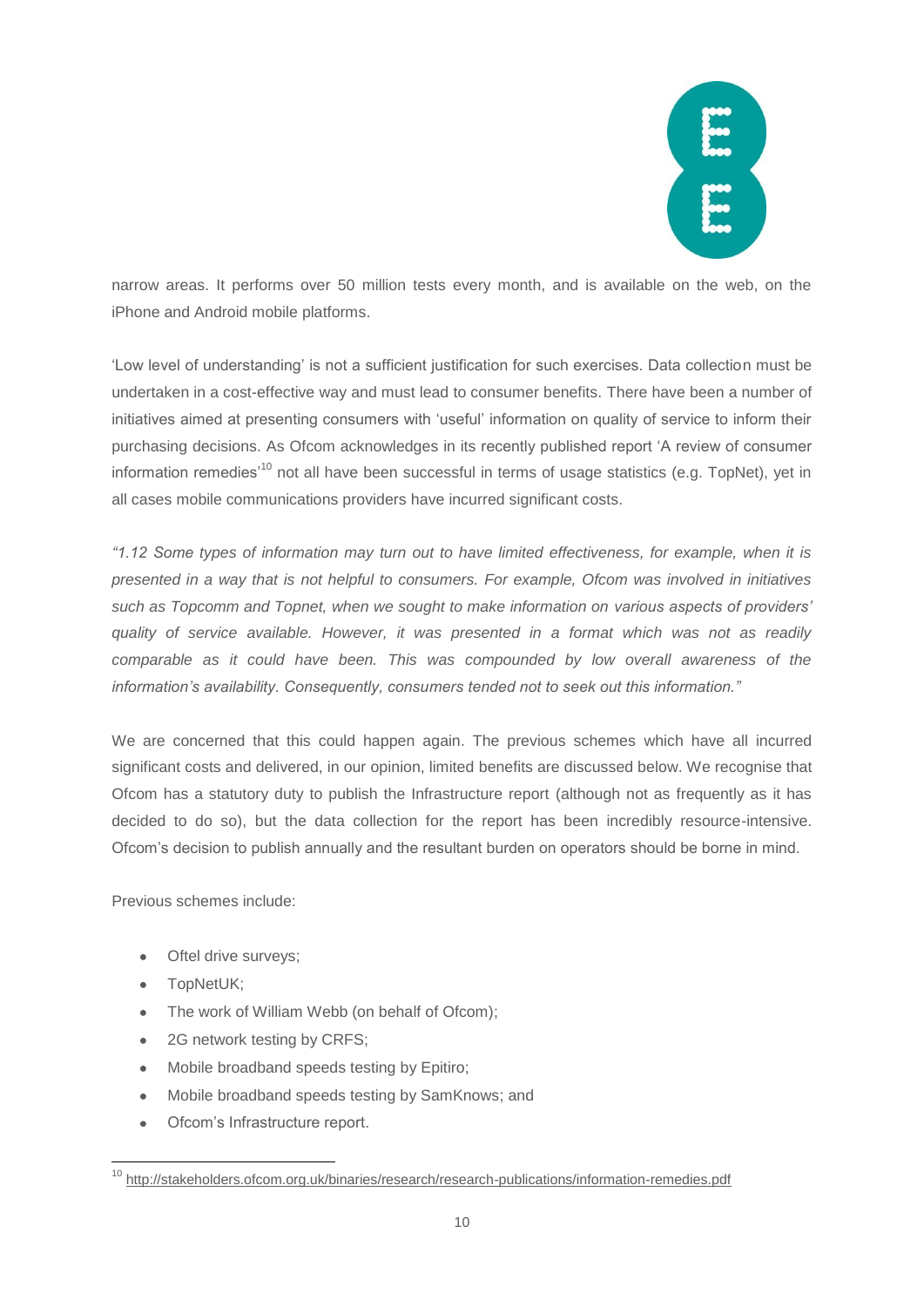Each of the above initiatives was conducted either by the mobile communications providers themselves, or a third party acting on behalf of Ofcom. There were varying levels of success and collaboration as well as concerns about collection of data, relevance and comparability across the mobile communications providers and its presentation to the end user. A key concern for all mobile communications providers was data integrity. As early as 1997 when the Oftel drive scheme was underway there was a perception that signal and reception problems, as well as coverage not-spots, caused customers to complain about quality of experience. The market has rapidly moved on since then and by the time the TopNetUK scheme launched, each operator was delivering at least 98% population coverage, so the results became meaningless to customers. In addition, there were suspicions as to the integrity of the results. The scheme was eventually disbanded in 2009 because of lack of consumer demand. The fixed networks were also measuring performance (Topcomm scheme) but that also disintegrated eventually as the data was not comparable. Mobile customers saw no value in the TopNetUK scheme and the mobile communications providers themselves questioned whether it was actually meeting the regulatory objectives as originally set out. Such initiatives were encouraged by the regulator but unfortunately those involved in the scheme tended to be focussed on its technical aspects and it proved difficult to obtain changes that could have been beneficial to consumers. Any future scheme would need to be truly independent, reflective of actual customer experience and deliver information that customers need.

In Autumn 2009 Ofcom announced in its Mobile Sector Assessment, Mostly Mobile<sup>11</sup>, that it would be undertaking a piece of further research related to mobile network coverage. Ofcom highlighted that the causes of mobile not-spots were likely to be commercial, technical, planning or a mix of these, and that Ofcom wanted to research not-spots to illustrate and evidence how these factors played a role in determining whether a particular location had mobile coverage. Ofcom wanted to investigate the scope for solutions in those areas, such as:

- Whether it would be possible that commercial barriers could be overcome if mobile networks shared networks, masts or developed roaming arrangements in particular not-spots
- Whether capital subsidy from a local organisation help to make the case for investment
- Whether technical solutions were available that could help deliver mobile coverage, e.g. on  $\bullet$ medium-to-long train routes, would boosters on trains combined with alternative backhaul, be a feasible alternative

<sup>1</sup> <sup>11</sup> <http://www.ofcom.org.uk/consult/condocs/msa/>, published on 8 July 2009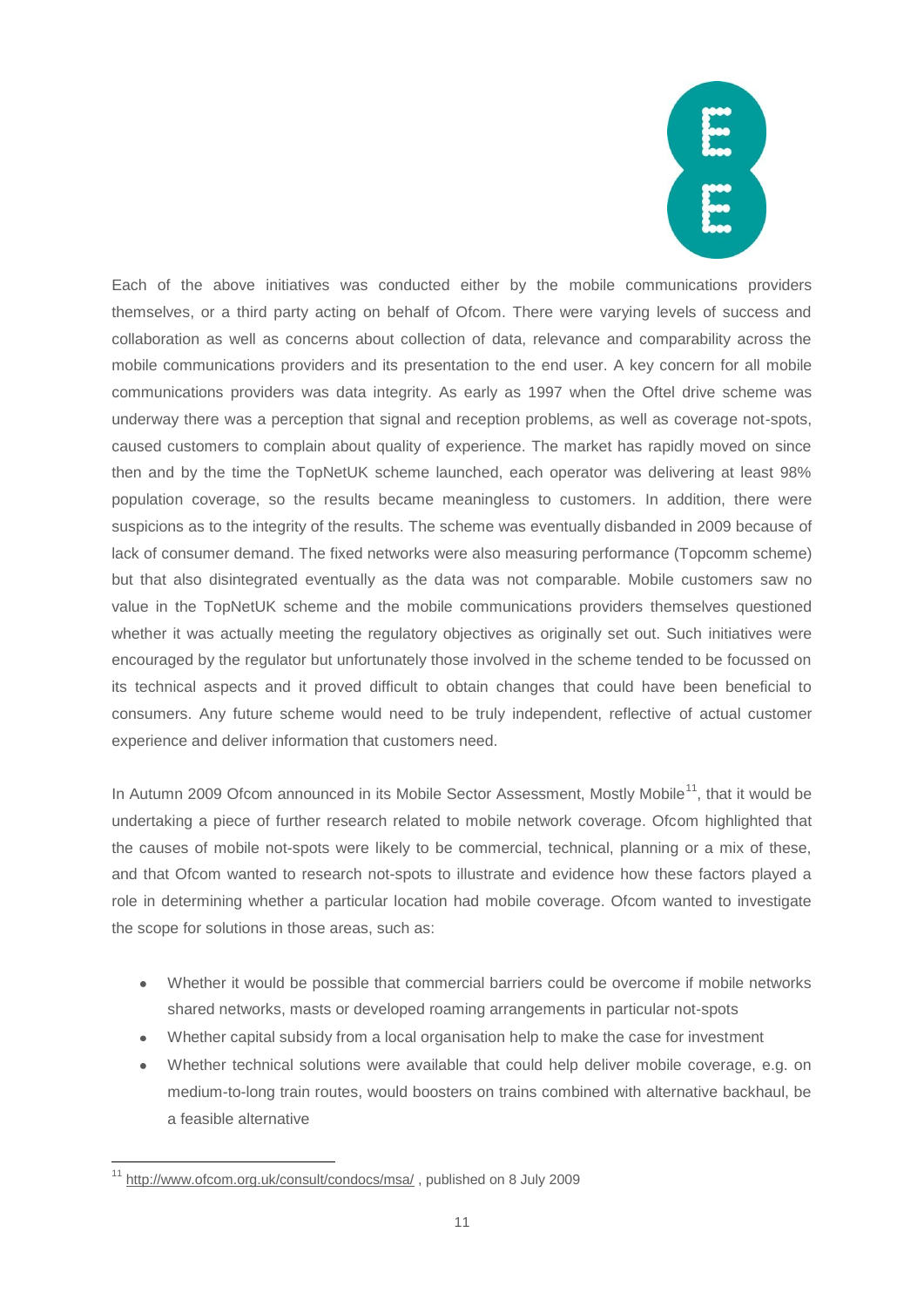

Whether the not-spot would be covered if a planning decision was overturned  $\bullet$ 

Ofcom recruited William Webb, PA Consulting and CRFS to undertake various parts of the research. At that stage Ofcom was mainly concerned about mobile not-spots and the possible commercial, technical and planning-related causes and whether it had a role to play in overcoming the barriers such as whether capital subsidy from a local organisation could help to make the case for investment. 2G performance and drive testing was managed by an independent project manager and the actual testing was outsourced to CRFS. A trial was conducted in Devon in September 2010 (after months of delay) along with many discussions about methodology, vehicles for testing, devices and aerials used, quality of information and audit processes, as well as the output and how it would be interpreted and used. From the outset EE was not clear about the purpose of the exercise and what it was trying to achieve as it was open for the mobile communications providers to improve the network coverage in that area in order to improve their results.

Ofcom appointed PA Consulting to examine a number of mobile not-spots in the UK in different regions and in areas that were populated and unpopulated. Mobile communications providers were interviewed separately about each not-spot (mainly 2G because 3G rollout had not completed). The information that was gathered was compiled into a research report with recommendations from the case studies, including whether solutions were actually possible in some of the case studies. Ofcom planned to use the findings to potentially develop some short guidance for the public sector on the potential to address not-spots in particular contexts.

# **[]**

Ofcom began looking at mobile broadband speeds testing with Epitiro under quality of testing in line with the fixed broadband speeds testing. EE pointed out some fundamental flaws with the methodology; including the assumption that mobile broadband behaves like fixed broadband, which is clearly not the case. Ofcom saw the fixed broadband speeds testing as a success and wanted to replicate it.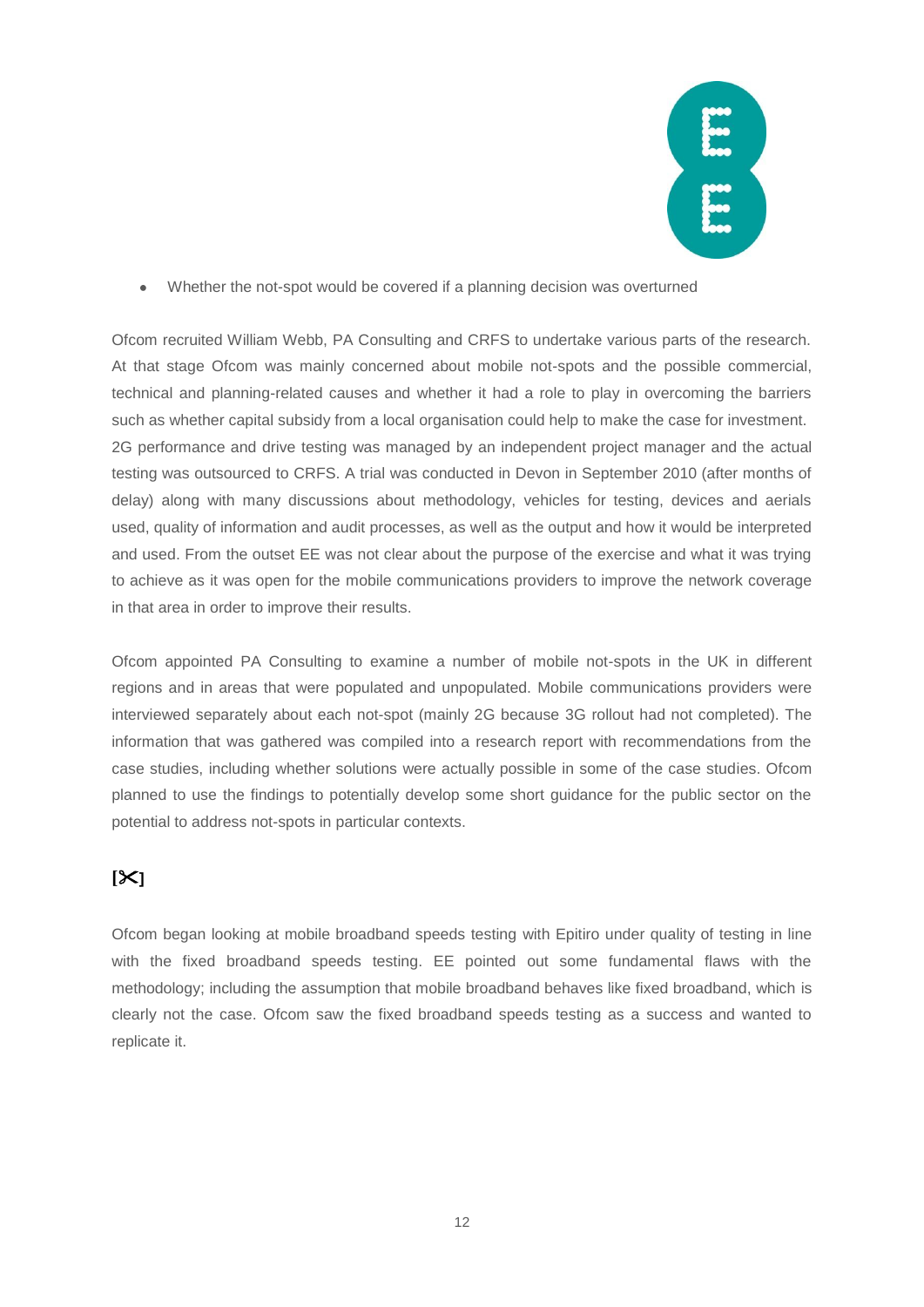

# Technical performance metrics

Once Ofcom has assessed the nature of the current information provision and if it has identified that there is a need for more information which consumers are likely to use, EE believes that an independent body should carry out the testing. We believe the data collection should meet the following criteria:

- It must be carried out in a cost-effective way;  $\bullet$
- The tests must mirror actual customer experience:
- The tests should not be based on theoretical measures;
- Mobile communications providers should not be able to influence the testing, as was the  $\bullet$ cases with Oftel/Ofcom testing.

In addition, EE would like to know how work undertaken previously in this context (e.g. by SamKnows) will be used to inform Ofcom's decision in order for previous efforts in collecting exhaustive amounts of data not to be wasted. We also recommend that Ofcom monitors the usage of published data, not only in respect of this initiative, should it go ahead, but more generally, on consumer information provided through its website.

All tests and tools used should reflect actual customer experience regardless of the underlying technology. Ofcom should be trying to understand tools already used by mobile communications providers as well as those available in the market, and the way that they incorporate real-world data and the corresponding issues associated with assembling and comparing such data across the mobile communications providers. In order to be useful, the measurements must be truly comparable and should be based on where and when consumers actually use their mobile devices. The results of such tests should be presented in a customer-friendly format which is easy for consumers to understand and that cannot be misused or misrepresented.

#### **[]**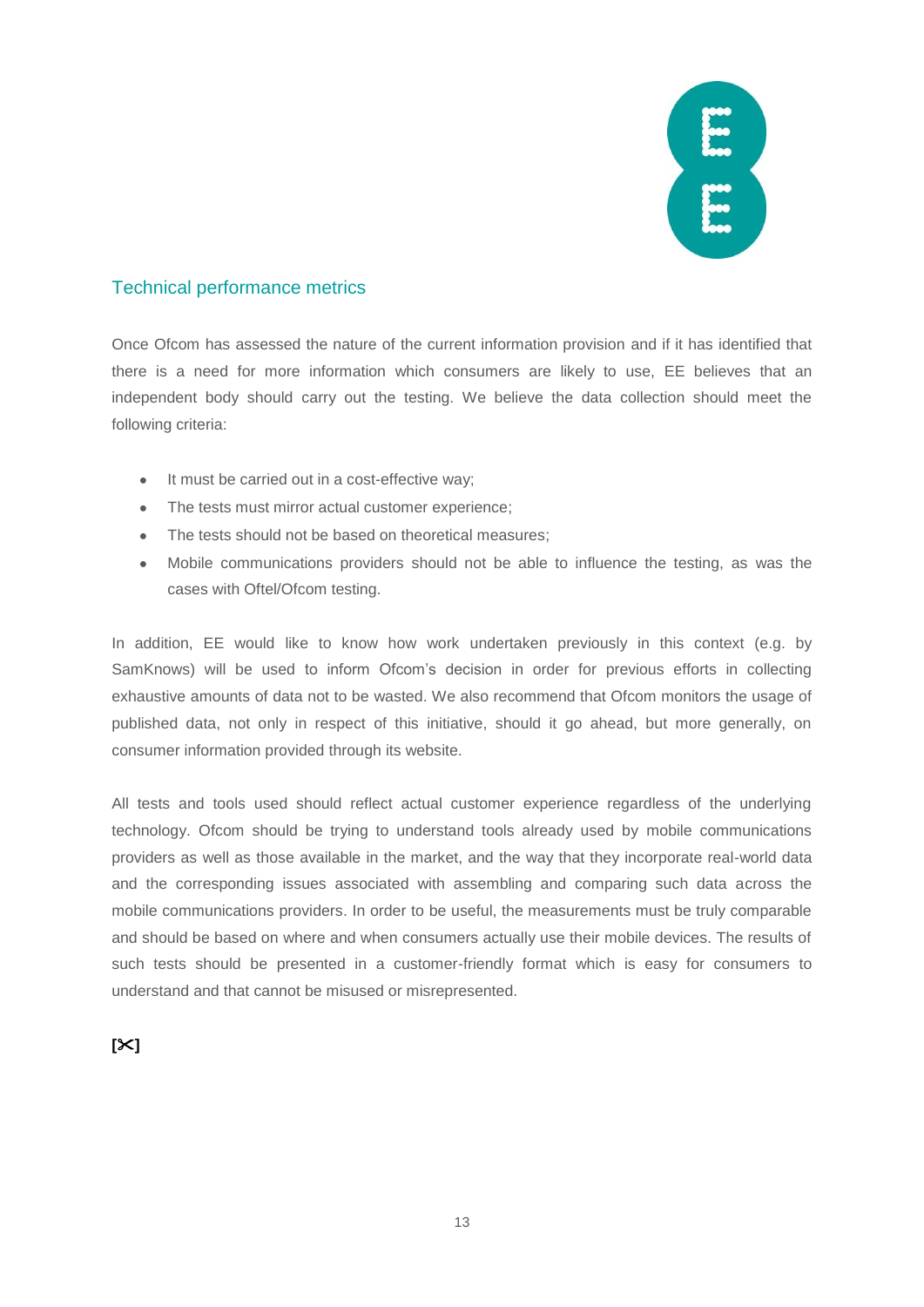

# Data disclosure

There is a very real risk that any confidential and commercially sensitive information that EE may be required to provide to Ofcom may be released into the public domain. There are various laws which impose the release of information on public bodies, e.g. the Freedom of Information Act 2000 (FOIA), Environmental Information Regulations 2004 (EIR) and Re-Use of Public Sector Information Regulations 2005. Some regulations give Ofcom the authority to demand data from Operators, e.g. the Communications and Competition Acts which can then be released following FOI and EIR requests. There are only very limited exemptions allowed to reject an EIR request and these have been narrowly construed, Even commercially confidential information must be released. We would have concerns about the impact of these laws and regulations on any coverage information provided to / produced by Ofcom and we have detailed all these concerns in previous responses to Ofcom.